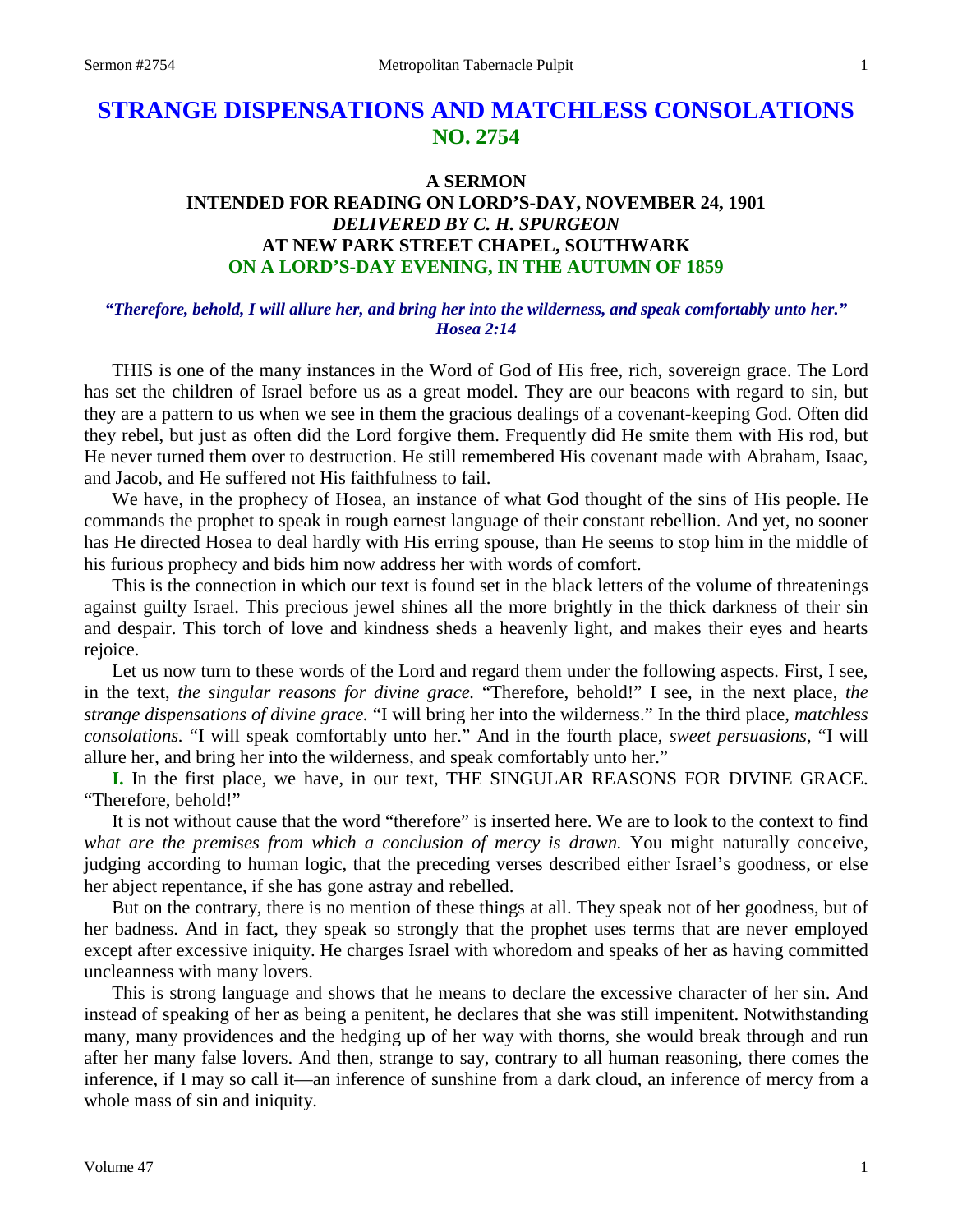If the inference had been, "Therefore I will destroy her, I will cut her in pieces, and give her children to the sword, and her women to be carried away captive," our reason could well have seen that it was the natural consequence*, w*e could easily have seen that the logical terms agreed. But here it seems as if it were quite a *non sequitur.* How can it be that a "therefore" should spring up, when the previous verses have been filled with a description of her sins?

Here let us pause to remember that *the reasons for God's grace to us are far above all human reason*, for He Himself has told us, "As the heavens are higher than the earth, so are my ways higher than your ways, and my thoughts than your thoughts." Nay, I will go further than this and say that not only are God's modes of reasoning far above our own, but *they often seem as if they were even contradictory to ours.* Where we should draw one inference, God draws the very opposite.

See yon poor penitent sinner? He "would not lift up so much as his eyes to heaven; but he smote upon his breast, and cried, God be merciful to me a sinner." What is our inference from this, looking at the publican as he stands there? Why, that he is a rebellious creature, and that God cannot and will not accept him, but must punish him. Does God draw this inference? Nay, for "this man went down to his house justified."

See yonder Pharisee. With outstretched hands he stands and prays thus with himself, "God*,* I thank thee, that I am not as other men are," and so on. What is our inference therefrom? Surely God will accept so good a man as this. He will be sure to justify a man so holy and so moral. Not so, for that man went down to his house without justification, unsatisfied, unblessed with the smile of heaven—while yon sorrowing publican received God's gracious forgiveness.

We, ever since the Fall, have learned to reason badly. Our reasoning faculty has been as much confused as any other power that we possessed. We have turned aside from the straightforward path and we know not how to draw the true inference which God draws from our sins. So, then, it seems from our text, that so far from looking at any reason for mercy to anything that is good in man—if God ever seeks in the creature a reason why He should show mercy, He looks not to the good, but to the evil.

When we come before God, it would be well if we would always remember this. We are committing great folly if, when we are spreading our case before Him, we dare for one moment to speak of ourselves as good or excellent. We shall never succeed in that way—He will not listen to us, for this plan has no power with Him.

But if, when we come to Him, we can plead our sin and our misery, then shall we prevail. Nay, we may even go the length of the psalmist David, when he prayed, "For thy name's sake, O LORD, pardon mine iniquity"—and for a strange reason, you would say—"for it is great." He used the greatness of his sin as an argument why God should have mercy on him.

O you legalists, who are looking to yourselves for some arguments with which to prevail with God. O you who look to your sacraments, to your outward forms, to your pious deeds, and your almsgivings, for something that will move the heart of God—know this, that these things are no lever that can ever move Him to love. Nothing but your sin and misery can ever stir His mercy. And you look to the wrong place when you look to your merits to find a plea why He should show pity upon you.

And yet, albeit that this reasoning seems extremely strange, I may use an illustration which will justify such reasoning as this in the mind of every thoughtful man. Here is a poor creature shivering in the cold with nakedness. And there is one who has warm garments to give away. Will not the nakedness of the man be his claim to benevolence?

If there is any generous soul who desires to feed the hungry, it is not likely that he will bestow his bread upon one that has abundance. But if he hears a soul uttering the wail which is excited by the pangs of hunger, that very wail shall make him move his hands to supply the needed food. Generosity, liberality, and mercy know of nothing that can move them as misery can, and the very reverse argument is formed from that which men are so fond of using.

They will go to God with a plea analogous to this—as if a beggar should meet me in the street, and say, "Sir, give me charity. I am not very poor, I am not very hungry, *therefore* give me charity." He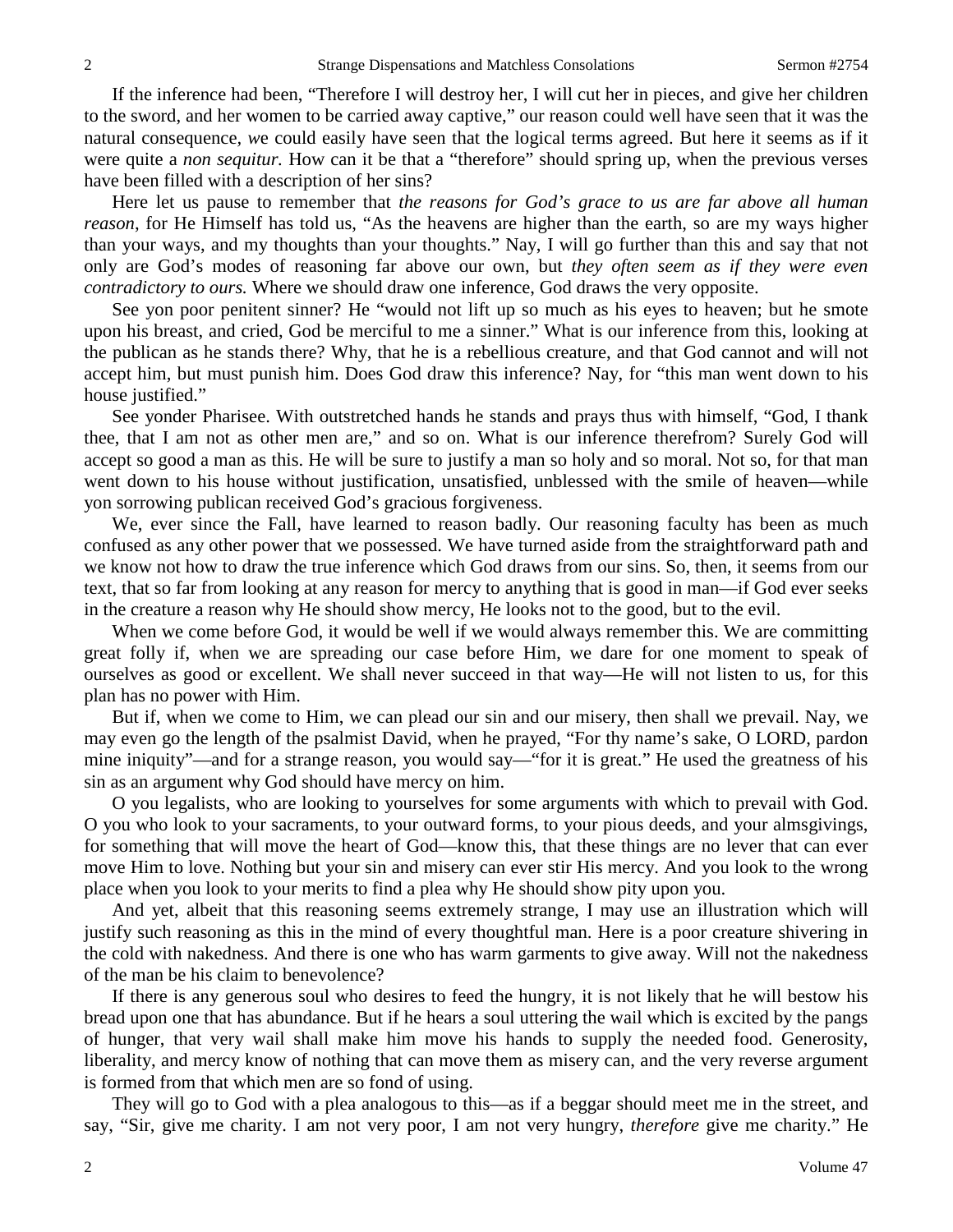would not use such a foolish argument as that. He, like a wise man, says, "I am hungry, I am starving, *therefore* give me food."

Would that you would use the same sensible argument when you come before God and plead, not for your merit's sake, but for your misery's sake. Think not that you are to tip the arrows of your prayers with the feathers of your own merit—that shall never make them fly to heaven. It will be better if you can wing them with a sense of your own miseries, for then they shall reach the heart of God and He will send you the promised blessing in return.

Strange reasoning, you say, this of grace—that God will save men, not for their goodness, but if there is any reason that can be found in them, it is rather for their sin and for their misery than for anything good in them.

If you will carefully look at the text again, you will notice that after the word "therefore" there comes a word of exclamation—"behold!" Whenever we see the word "behold" in Scripture, we may be sure that there is something well worthy of our attention. It strikes me that Hosea, when the Lord commanded him to write this verse, was quite staggered.

"Lord," said he, "how can this be?" He was filled with amazement. "I have been threatening Your children. You have told me to set their iniquities before their face and now you bid me say, '*Therefore* I will have mercy upon them.'" The conclusion seemed to him so strange that he was utterly astonished. And the Lord permitted His servant to record his astonishment by putting in that word "behold."

Nor do I think that is the only reason for the use of the word. It is also, I think, put there that we may admire the grace here displayed and that we may remember the mercy of God—and especially the deeprooted secret reasons for that mercy. They will continue to be, on earth, the theme of admiration and in heaven itself, the object of eternal astonishment.

When we shall be permitted to see why God had mercy upon man, and especially why, out of the human race, he had mercy upon us—why He chose us while others were suffered to perish—we shall be compelled incessantly to lift up our hands in astonishment, and even in the heavenly city itself joy shall sometimes be superseded by wonder, and we shall, even there, be astonished to find such matchless grace displayed for such singular reasons.

"Therefore, behold!" Again I would say to those who are trusting in themselves—Give up your foolish hopes. Men and brethren, look not to the empty cisterns, but come away at once to the fountain, the divine, kingly fount of sovereign grace, for there, and there only, it is that your hope of pardon can be realized. For, in yourself, there is nothing but that which would lead to your destruction—and only in JEHOVAH can reasons for salvation be discovered.

### **II.** The second point is THE STRANGE DISPENSATIONS OF DIVINE GRACE.

God is about to have mercy upon poor fallen Israel, so what does He say? "I will allure her, and bring her into the wilderness." This may seem to some a strange way of showing His love, yet it is not an unusual one, for it is the common method by which God manifests His love towards His chosen ones. You will, perhaps, smile when I make the observation that there was nothing which a Roman slave more anxiously desired than to have a box on the ear from his master.

"That was a strange desire," you will say, yet that box on the ear was the object of the morning and evening prayer of many a slave in Rome, for you must know, if a master once gave his servant a box on the ear, he was free from that day forth and was no longer a slave. Now, that strange manner of manumitting a slave is analogous to that which God uses when He is about to set free one of Satan's bondsmen.

He first of all gives us the blow of *conviction* and then He gives us the liberty of grace. Is it not singular that God should begin to show His love to His people by taking them into the wilderness? Is it not a strange manifestation of divine favor that He should bring us, not into Canaan, not to the grapes of Eshcol, not to all the riches of the land which flowed with milk and honey, but that He should bring us, first of all, into the wilderness?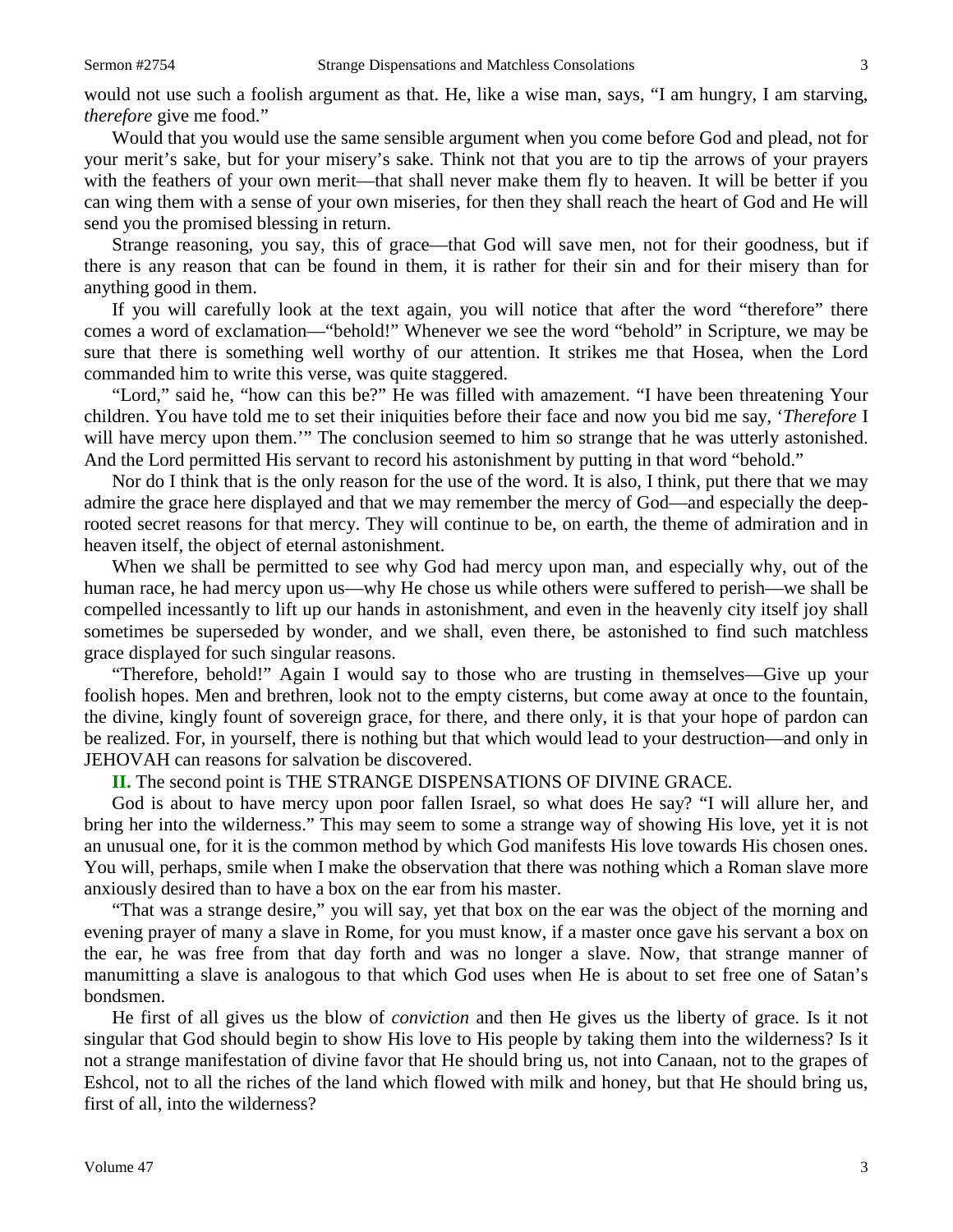Your experience, if you are a child of God, will help you to understand this. "The wilderness" may be explained thus—when God is about to save a man, He first of all brings him into *a state of spiritual destitution.* He thinks himself rich, and increased in goods, and that he has need of nothing. Talk to him about the sinful state of a natural man and he is insulted. He says he is as good as his neighbors, he does not know that he has much to confess when he is on his knees. Indeed, he hardly sees the use of confessing to God at all. If such as he do not get to heaven at last, he does not know who will!

Now, when God means to have mercy upon a man of that sort, instead of feeling that he has every virtue and all strength, on a sudden he finds himself without one good thing to recommend him to God. And worse than this, he finds that he has no strength to perform a single good act. "Oh!" says he, "I once thought I could repent and believe whenever I pleased, but now all my strength is gone, my heart is hard and I can scarcely compel a tear to flow. I imagined that in the last moment of my life, I could say, 'O God, have mercy upon me!' and that, then, I should be saved. But now, I find faith to be quite another thing from what I thought it was. Now I am stripped of all self-confidence, my comeliness is departed, I must robe myself in sackcloth, and cast dust and ashes upon my head. My soul is spiritually shut up. I find no food, nothing comes from within, and nothing comes from without." This state of spiritual destitution is set forth by this wilderness state.

Moreover, by the wilderness, doubtless, is meant *affliction,* for full often, when God means to bring a man to Himself, He sends affliction upon him. This is the good Shepherd's black dog with which He brings His wandering sheep back to Him. It comes howling after us, and biting at our heels, and then we fly away to Christ.

How many are there among you who were first brought to repentance by the loss of your property or the death of someone dear to you! If everything had gone on smoothly, the stream would have wafted you along down to the gulf of black despair. But on a sudden, the flood boiled around you and the tempest gathered above your devoted head. Then you cried unto God in your trouble, your losses were more than recompensed—your God was found and your soul was saved.

Happy are you who lose a fortune to find a Savior! Blessed is the burial of a friend or relative that leads to the new birth of our own souls and brings us to trust in the Lord Jesus Christ! We have, many of us, great cause to bless that rough right hand of God which has smitten us so sternly, but which has always been moved with love whenever it has given us a blow of chastisement.

Further, I think this wilderness may mean, not only spiritual destitution and affliction, but also *loneliness.* When God means to save a man, He always makes that man to feel himself to be all alone. There was a time with me, I know, when I went up to the house of God and I knew not whether there was anyone else there while the sermon was being delivered.

I seemed to be shut in by a black wall while the minister's eye appeared to be looking down into my soul. I believed that the good man meant me when he used the word sinner—I could not think he was referring to anybody else. I loved not society, but was always seeking solitary places for prayer, trying to draw near to God in prayer, to tell Him my wants and to ask for His mercy.

It is a happy sign when the divine Hunter singles out one from the herd. He looks round, singles out His prey, and hunts him until, at last, He brings him down and carries him home rejoicing. The deer, when wounded, retires to weep, and bleed, and die alone—and so, too, hearts when wounded love shady solitudes, that they may weep alone before God. This is, I believe, the meaning of, "I will allure her, and bring her into the wilderness."

I will give you one more picture and then I think I shall have described this wilderness sufficiently. Can you, for a moment, imagine yourself taken away, on a sudden, and carried by some giant hand swiftly through the air and deposited in the midst of the Desert of Sahara? You look around you and there is nothing to be seen that can afford you hope.

Above you is the burning vault of heaven with the furnace sun sending forth its fire upon you. Beneath you is the arid sand with no track of a traveler anywhere. At first you rush on, hoping soon to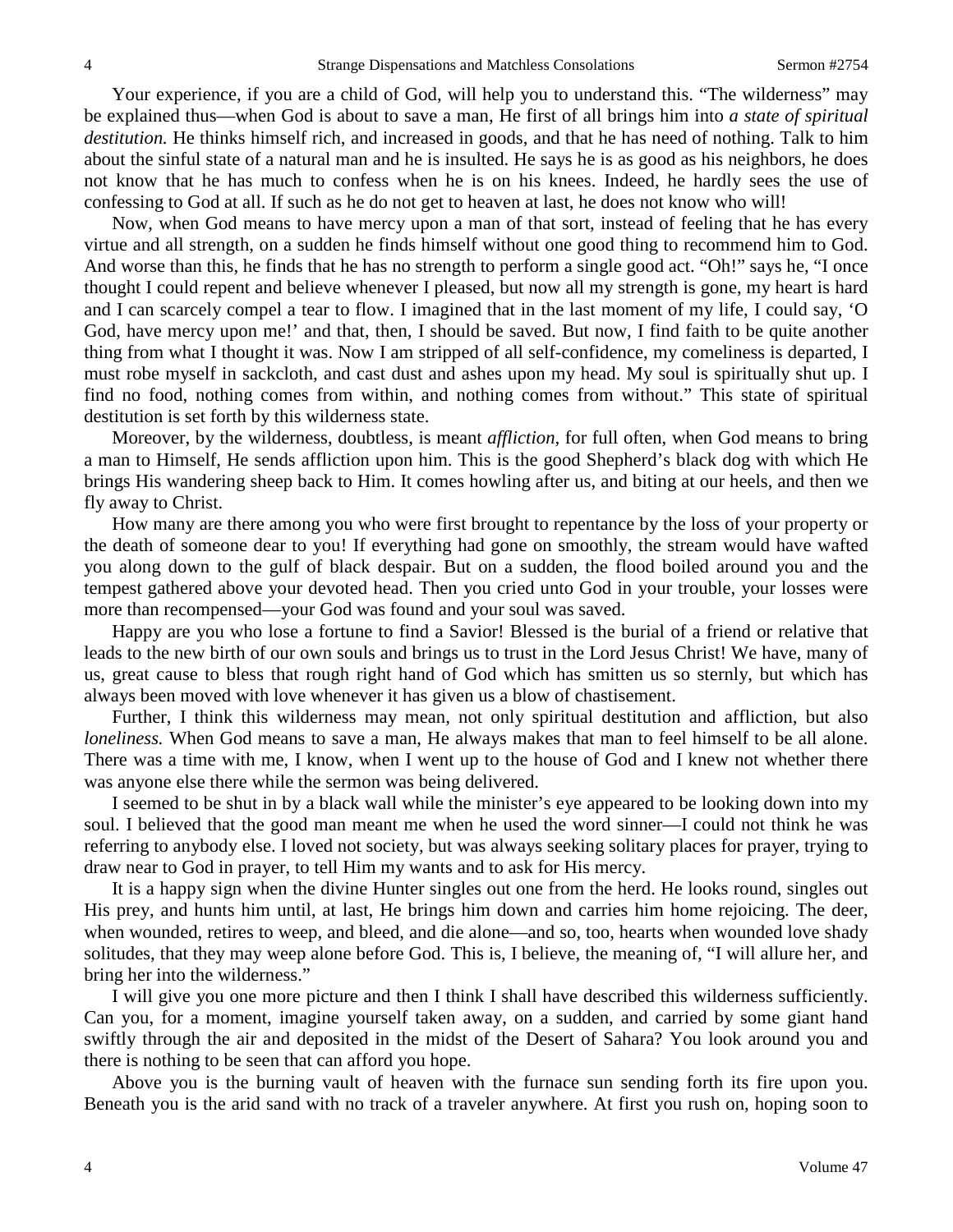find the desert's verge and to escape. Night succeeds day, and in the thick darkness you still travel on fear and hope together winging your feet.

Day dawns again, but you are as far from deliverance as ever. And I can imagine that, with your throat parched and with your soul melted within you, you would cast yourself down upon the sand and cry, "Lost, lost, lost!" The echo of your words would come back to you from the burning heaven above you and you would be the complete picture of despair—lost, lost, lost!

Yet this is where God brings the man whom He means to save. He puts him into such a position that above him seems to be an angry God, beneath him a desert of sin, and not a glimpse of hope—and he lies down, helpless and despairing, and cries, "Lost, lost, lost!"

My hearer, are you in such a position? Then, remember that the Son of man has come to seek and to save that which was lost, and that you are one of those whom He came to save, for you are manifestly lost. He will never be disappointed with the result of His work. Those whom He come to save, He will save. And if you trust Him, He will save you, you shall be brought in among His redeemed people here on earth, and you shall see His face, and rejoice in His great salvation, in the day when He shall come in the glory of His Father with all His holy angels with Him.

**III.** Now, note the next division of the passage—GOD'S MATCHLESS CONSOLATIONS.

Does He bring her into the wilderness that she may be the prey of the vultures or that the jackals may devour her? Oh, no! He brings her there that He may "speak comfortably unto her." You see how the two things go together. There is a precious golden band in the text—a band which neither death nor hell can ever shatter, which, like a sacred rivet or heavenly link, joins the two sentences together.

"I will bring her into the wilderness"—that is true, we know—"and I will speak comfortably unto her." That is also true. The two are linked together and cannot be separated. Those who are brought into such a wilderness as I have described, shall hear the comforting words of JEHOVAH spoken to their hearts.

Now, with regard to these comforts, I would remark that they are *sure comforts.* We may take the words "I will," which stand at the beginning of the verse, as relating to each clause, and therefore we may read it, "I *will* speak comfortably unto her." Therefore we have, first of all, sure mercies*—*"I *will*." Good old Joseph Irons used to say, "Our *shalls* and *wills* are impotent and impracticable, but God's *shalls* and *wills* are omnipotent."

Has He said it and shall it not be done? Has He decreed it, or promised it, and shall it not stand fast? Rest assured, poor soul, that whatever may not be or whatever may be, if you are brought into the wilderness by God, He will assuredly speak comfortably unto you there. It may be a long while that you will have to wait, but though the promise tarries, wait for it, for the time for its fulfillment shall surely come—it shall not fail. In due season, the Lord will remember you and will not forget you in your low estate, for His mercy endures forever and His faithfulness knows no end. He will speak comfortably unto you.

Note next, that they are not only sure consolations, but *divine consolations.* "*I* will speak comfortably unto her." Many ministers have tried what they could do to cheer the sad, but they have done nothing. I have never learned so much of my own weakness as when, in preaching, I have sought to comfort some of God's tried ones.

I have sometimes, in my sermons, put in a little honey on purpose for them, but somehow, that honey has seemed to ferment and become sour, so that they could not feed upon it. I have talked with them and done all I could to comfort them, and sometimes, I have had to turn them over to my brethren in the eldership, and they have done their best—and failed.

What, then, shall I say, Lord? Your poor servant can do nothing here. Will You do it, Lord? Will you, O blessed Spirit, who are the Comforter, take them by the hand and "speak comfortably" unto them? If You do speak, they cannot refuse to hear, and then shall they indeed be comforted. O poor, tried Soul, is not this a rich promise, indeed? "I will speak comfortably unto her." He will not merely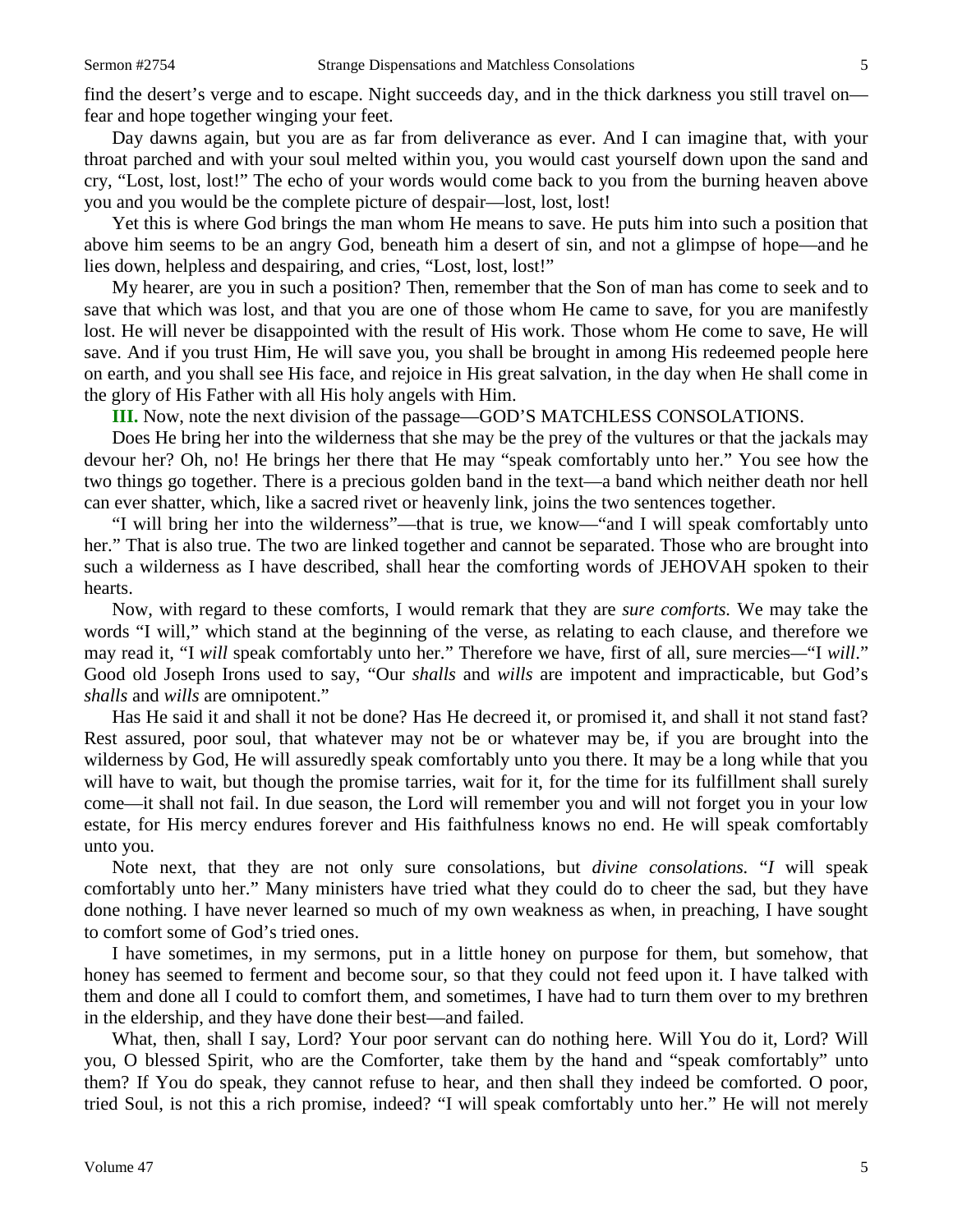send you an angel or minister to comfort them, but He will Himself do the work—"*I* will speak comfortably unto her."

The third remark I make upon these consolations is that they are *effectual consolations.* The Hebrew bears the interpretation, "I will speak *to her heart."* We speak to your ears, but God speaks to your heart. Oh, what speaking that is, when God speaks right from His heart into our hearts! Some of us have experienced this at times. We have found the Word of God to well up, as it were, from Him, and then, as it has welled up, it has gone down deep into our hearts and we have been made to drink of it to the very full.

"I will speak to her heart." Poor soul, if you are brought into the wilderness, God will effectually comfort you. He has effectually convicted you and He will effectually console you. If He has brought you into the wilderness of humility and sore distress, He will as surely bring you into the Canaan of faith and joy.

I remark, in the next place, that these consolations are not only sure, divine, and effectual, but they are *full*. "I will speak comfortably unto her." What rich words of comfort are those which God addresses to His people! He pardons them, He justifies them, He sanctifies them, He preserves them, He upholds them, He prevents them, He brings them safely home at last, and all this He speaks to the heart of the poor, tried, and tempted soul in the wilderness—and thus He makes it "rejoice with joy unspeakable and full of glory."

It is not in my power, my dear friends, to speak to your hearts. I can only speak to your outward ear. But let me repeat some of those things which God says when He speaks to the heart. "Come now, and let us reason together, saith the LORD: though your sins be as scarlet, they shall be as white as snow; though they be red like crimson, they shall be as wool."

"I even I, am he that blotteth out thy transgressions for mine own sake, and will not remember thy sins." "Whosoever will, let him take the water of life freely." "Him that cometh to me I will in no wise cast out." "He is able to save them to the uttermost that come unto God by him, seeing he ever liveth to make intercession for them." Thus God speaks rich promises of pardon and forthwith He says, "A new heart also will I give you, and a new spirit will I put within you."

How sweetly He speaks concerning the trials and troubles of this world! "Let not your heart be troubled: ye believe in God, believe also in me." And how graciously He tells His people, "In the world ye shall have tribulation: but be of good cheer; I have overcome the world." And how comfortably does He remind His people that, come what may, they shall still be secure! "When thou passest through the waters, I will be with thee; and through the rivers, they shall not overflow thee: when thou walkest through the fire, thou shalt not be burned; neither shall the fire kindle upon thee."

And then, when His poor people think He can hardly remember them, He says, "Can a woman forget her sucking child, that she should not have compassion on the son of her womb? yea, they may forget, yet will I not forget thee."

And then, lest even this should be of no avail, He says, "The mountains shall depart, and the hills be removed; but my kindness shall not depart from thee, neither shall the covenant of my peace be removed, saith the LORD that hath mercy on thee." "For this is as the waters of Noah unto me: for as I have sworn that the waters of Noah should no more go over the earth; so have I sworn that I would not be wroth with thee, nor rebuke thee."

Truly did I speak, when I remarked that this consolation is full, and well does one of our poets express the same sentiment when he says,—

#### *"What more can He say than to you He hath said, You who unto Jesus for refuge have fled?"*

We have a Bible that cannot be enlarged. We have promises that cannot be extended. We have blessings that cannot be exaggerated. And imagination's utmost stretch could not make us conceive of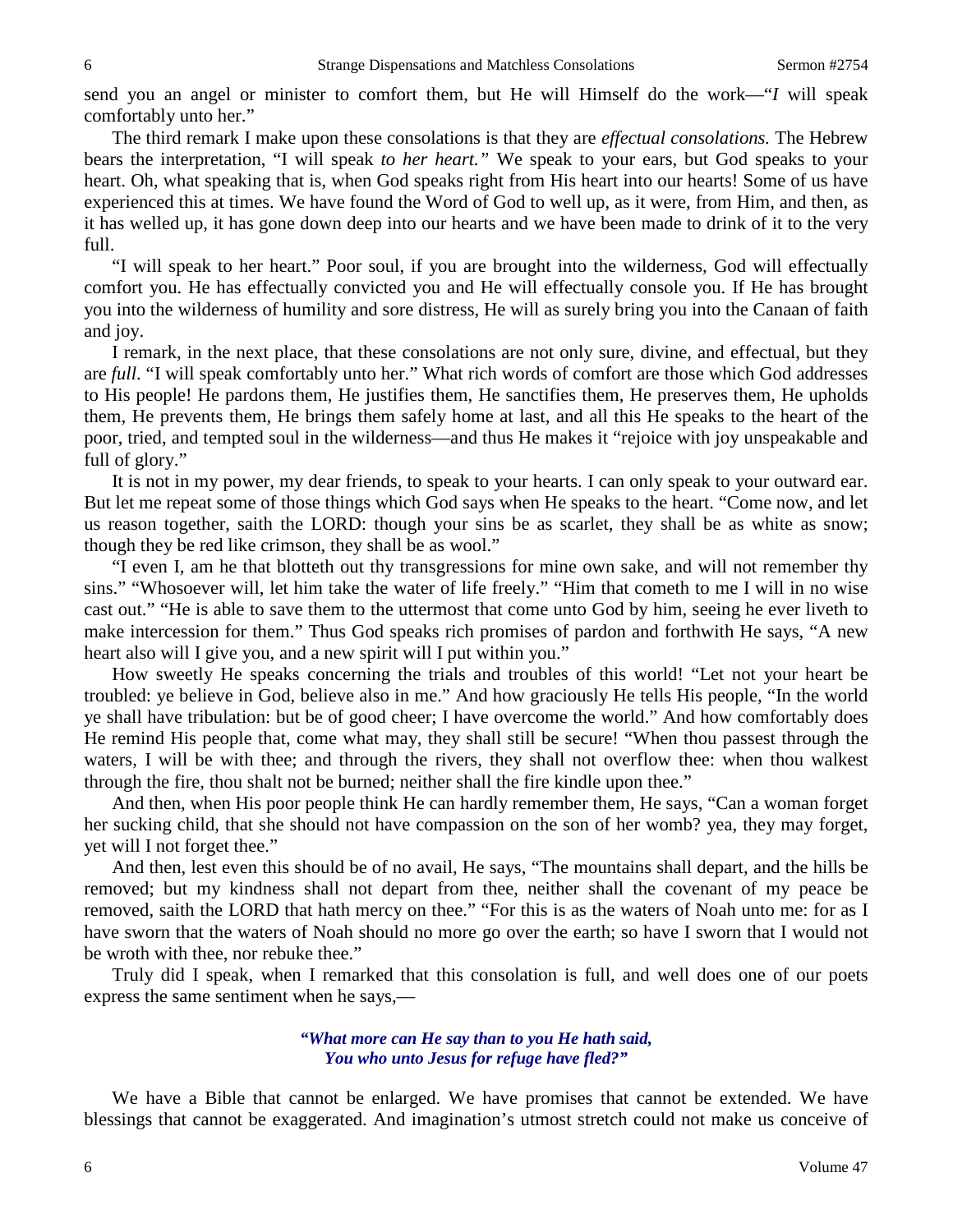anything beyond. Oh! may God, who has brought you into the wilderness of sore trouble, bring each one now present into His gracious presence, that you may know that He Himself thus speaks comfortably unto you!

**IV.** Now I close by coming back to the first clause of the text, and meditating on THE SWEET PERSUASIONS with which God draws us to Himself. "I will allure her."

There are many who are very much afraid they are not converted, because they have not had a thunder-and-lightning experience—they were not converted in stormy weather—they had not the terrors of the law and the shaking over hell's mouth that some have experienced. They have read of John Bunyan and his desperate struggles, but they have not gone through anything of the kind. They can say that they have felt their need of a Savior and realized their sin, but the accounts they have heard of what others have known of the terrors of hell have been so impressed upon them that they have feared that they could not be God's people.

Read our text. It says, "I will allure her." It does not say, "I will drive her." It does not say, "I will drag her." It does not even say, "I will compel her." It does not say, "I will make her run into the wilderness for fear of Me." No, but the Lord says, "I will allure her."

What does this mean? I cannot explain it better than by a very simple figure. I see the fowlers come, sometimes, to Clapham Common. I once saw a man with a robin redbreast in a cage. This poor little bird was made to sing and so tried to decoy other birds from the sky. The fowler was luring birds, catching them by the lure—and, my brethren, this is how God brings many of His children to Himself.

We have all been like wild birds, but He has converted some of us by His grace and put us into the cage of the pulpit—and made us sing as best we can, so as to lure poor sinners to come to the divine Fowler, the Lord Jesus Christ. I wish I could sing better. I would that I were a better decoy, that I might bring more to Jesus.

Many a sister has been a decoy to her brother. Many a wife has lured her husband to Christ. You cannot drag them, but you may draw them. All that you can do, in your daily life, and in your house, or wherever else you may meet with these poor worldlings, is to lure them to Christ by letting them hear how sweetly you sing and see how happy you are, even while you are, as they say, a poor caged bird. Let them see how you enjoy your liberty in Christ, and so seek, with all earnestness, to bring them also to the Savior.

There is another figure which will explain the Lord's words, "I will allure her." When your little children are learning to walk, they are set up by the side of the table. They are quite frightened at first, for they have hardly tried their little legs yet. The nurse desires that the child may walk a little way. Well, what does she do? She holds out an apple, or a sweetmeat, to tempt it, and it tries to come to her, but it is ready to fall—so the nurse's finger is held out and the child is supported. It rests a moment and it is lured on again, with some toy or picture, something that tempts it on—and thus it learns to walk.

Possibly you say that I ought not to use such a simple figure. No, but I ought, for it is used in Scripture—"I taught Ephraim to go, taking them by their arms," just as a father might hold up his little one by the arms and let its feet just lightly touch the ground. The Lord condescends thus to speak, and surely I may do the same.

May not a man speak thus with his fellows? Yes, surely this is the way in which God brings many of His children to Christ. He lures them. He does not thunder forth and frighten them, but He tempts them on by mercies and baits of heavenly pleasure—and so are they drawn to the cross of Christ.

Some have been lured by the sweetness of the character of Christ. They have taken His yoke upon them, because He is "meek and lowly in heart," and they have found rest unto their souls. Others have been lured by the blessings of religion. They have said, "Her ways are ways of pleasantness, and all her paths are peace," and have said to the people of God, "We will go with you."

Many have been lured by the prospect of heaven and the joy which has been set before them. And they have counted their lives as less than nothing in order that they might first suffer the reproach of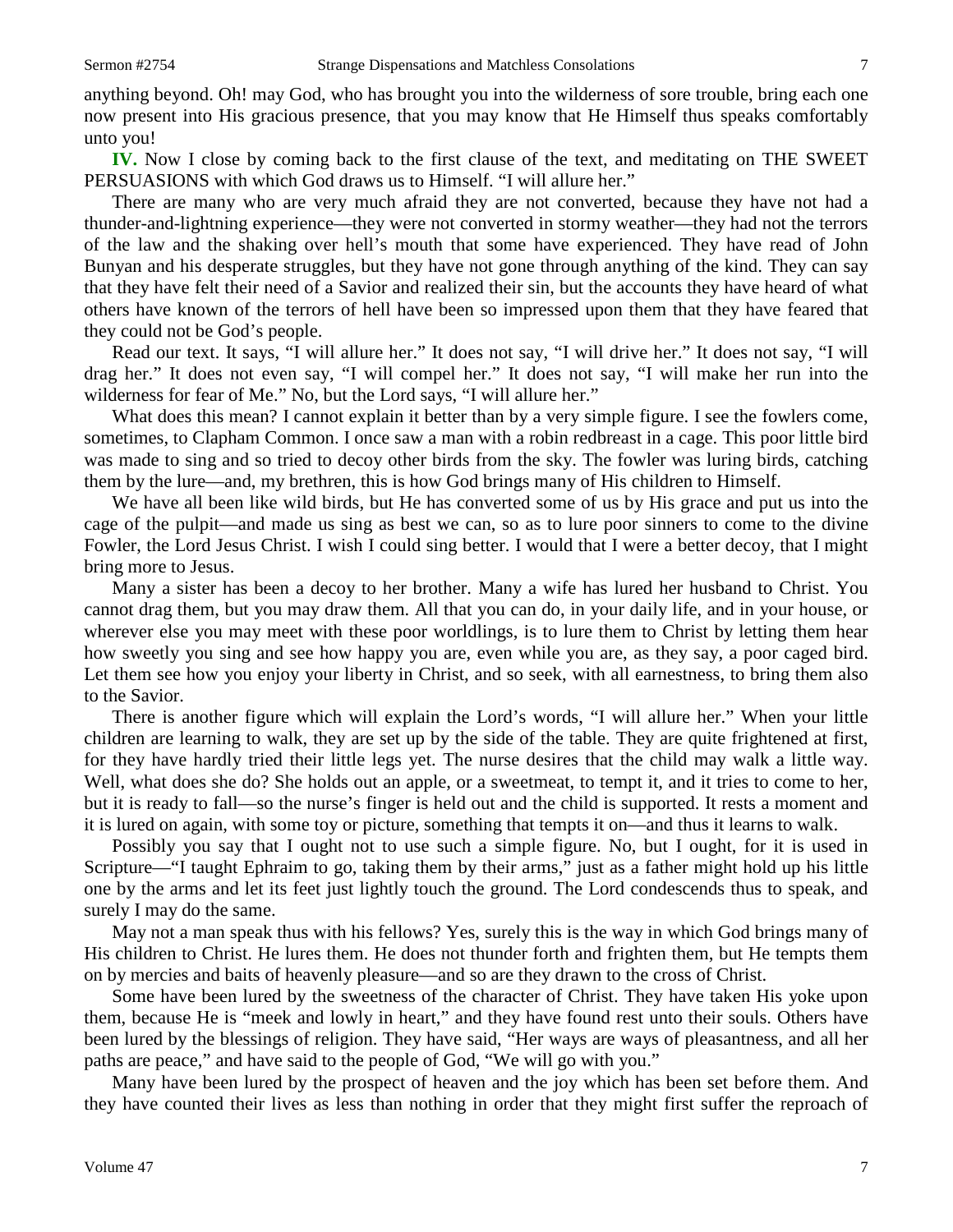Christ and then inherit His glory. Do not be cast down because you have not had a terrible experience. Perhaps you are among those whom God sweetly lured to Himself.

So I conclude my discourse by bidding every Christian here to go forth and endeavor to lure poor souls to Christ. You must alter the shape of that face of yours that is so long and miserable. You are not luring souls to Christ—you are doing quite the reverse—you will drive them away from Him. Put away, I beseech you, that constant habit of murmuring and grumbling at everything and everybody.

Come, take your harp down from the willows and sing us one of the songs of Zion. Let us have no more groaning—that will frighten away the poor wild birds. They see your misery and how can they be lured to come when they see you so unhappy? I think that the long faces of God's people do a good deal of mischief. I see nothing to cause them, but just the reverse. Our Lord Jesus says that the hypocrites are of a sad countenance, so I should not like to have a sad countenance, for fear any man should think me a hypocrite.

What does He further say? "But thou, when thou fastest, anoint thine head, and wash thy face: that thou appear not unto men to fast, but unto thy Father which is in secret: and thy Father, which seeth in secret, shall reward thee openly." Do not let the worldling know that you are fasting. If you have troubles, keep them within you, do not let him know of them—let him see a happy exterior. In this way, you will allure him to Christ.

And take care, by the gentleness and kindness of your conversation, to bring him to think of that religion which he has hitherto rejected. I have heard it related of some Methodist that, after praying a long while for his wife's conversion, he threatened to beat her if she were not converted in a certain time. I believe she was not converted—that was not the way to bring her to the Savior. Instead of wooing sinners and alluring them, there are some who, if they do not go to the length of physica1 force, nevertheless seem as if they would bully them to Christ, they speak to them so sharply and sternly.

There is never any good done in that way. There are more flies caught with honey than with vinegar, and more souls are brought to Christ by sweet words than by sour and bitter ones. Let our life be like that of Christ—"holy, harmless, undefiled, separate from sinners"—and then, added to this, let us have a heavenly cheerfulness about us which will lead others to see that, though our religion takes away from us the pleasures of the wicked, it gives us something so much better that Isaac Watts was right when he said—

#### *"Religion never was design'd To make our pleasures less."*

Go, beloved, and lure others to Christ. And may God the Holy Spirit bless each one of you! If in the wilderness, may He speak comfortably to you. If hardened in your sin, may He bring you into the wilderness. And if He has already spoken comfortably to you, may He help you to speak comfortably to others! Amen.

#### **EXPOSITION BY C. H. SPURGEON**

### *LUKE 9:51-56*

**Verse 51.** *And it came to pass, when the time was come that he should be received up, he stedfastly set his face to go to Jerusalem,*

It is a very remarkable expression that is here used—"when the time was come that he should be received up." It does not say, "that he should depart," or "that he should die." It leaps over that and speaks only of His glorious ascension into heaven. When that time was drawing near—and of course, His death would come before it—Christ "stedfastly set his face to go to Jerusalem," where He knew that He should die upon the cross.